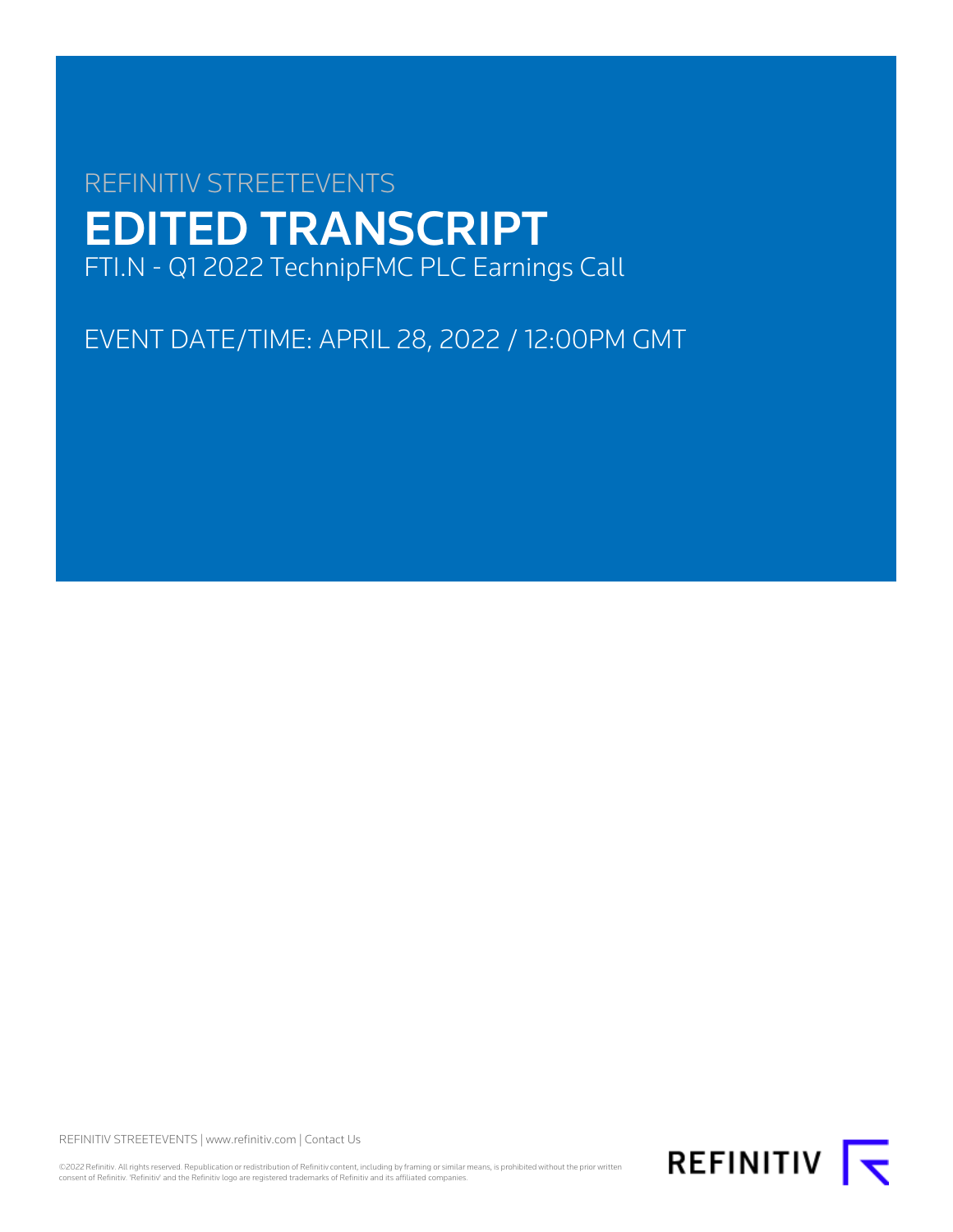# **CORPORATE PARTICIPANTS**

**[Alf T. Melin](#page-3-0)** TechnipFMC plc - EVP **[Douglas J. Pferdehirt](#page-1-0)** TechnipFMC plc - CEO & Executive Chairman **[Matt Seinsheimer](#page-1-1)** TechnipFMC plc - VP of IR

# **CONFERENCE CALL PARTICIPANTS**

**[Arun Jayaram](#page-6-0)** JPMorgan Chase & Co, Research Division - Senior Equity Research Analyst **[Bertrand Hodee](#page-10-0)** Kepler Cheuvreux, Research Division - Head of Oil and Gas Sector Research **[Chase Mulvehill](#page-8-0)** BofA Securities, Research Division - Research Analyst **[Guillaume Delaby](#page-7-0)** Societe Generale Cross Asset Research - Equity Analyst **[Ian MacPherson](#page-5-0)** Piper Sandler & Co., Research Division - MD & Senior Research Analyst of Oil Service **[Jean-Luc Romain](#page-11-0)** CIC Market Solutions, Research Division - Financial Analyst **[Marc Gregory Bianchi](#page-11-1)** Cowen and Company, LLC, Research Division - MD & Lead Analyst

# **PRESENTATION**

#### **Operator**

Good morning, and welcome, everyone to the TechnipFMC First Quarter 2022 Earnings Conference Call. (Operator Instructions)

<span id="page-1-1"></span>Now I would like to turn the call over to our first presenter for today, Mr. Matt Seinsheimer. You may begin the conference.

#### **Matt Seinsheimer** - TechnipFMC plc - VP of IR

Good morning and good afternoon and welcome to TechnipFMC's First Quarter 2022 Earnings Conference Call. Our news release and financial statements issued yesterday can be found on our website. I would like to caution you with respect to any forward-looking statements made during this call. Although these forward-looking statements are based on our current expectations, beliefs and assumptions regarding future developments and business conditions, they are subject to certain risks and uncertainties that could cause actual results to differ materially from those expressed in or implied by these statements. Known material factors that could cause our actual results to differ from our projected results are described in our most recent 10-K, most recent 10-Q and other periodic filings with the U.S. Securities and Exchange Commission. We wish to caution you not to place undue reliance on any forward-looking statements, which speak only as of the date hereof. We undertake no obligation to publicly update or revise any of our forward-looking statements after the date they are made whether as a result of new information, future events or otherwise.

<span id="page-1-0"></span>I will now turn the call over to Doug Pferdehirt, TechnipFMC's Chair and Chief Executive Officer.

#### **Douglas J. Pferdehirt** - TechnipFMC plc - CEO & Executive Chairman

Thank you, Matt. Good afternoon. Thank you for participating in our first quarter earnings call.

I would like to start off by addressing the war in Ukraine. What the world has witnessed has been truly heartbreaking.

I am extremely proud of the compassion our teams worldwide are showing through their support for refugees. I want to personally recognize our employees in Poland, many of whom have been giving direct support to Ukrainian families by opening up their hearts and homes and providing much-needed shelter and care. As a company, we continue to support their efforts through our global humanitarian fund, providing practical and

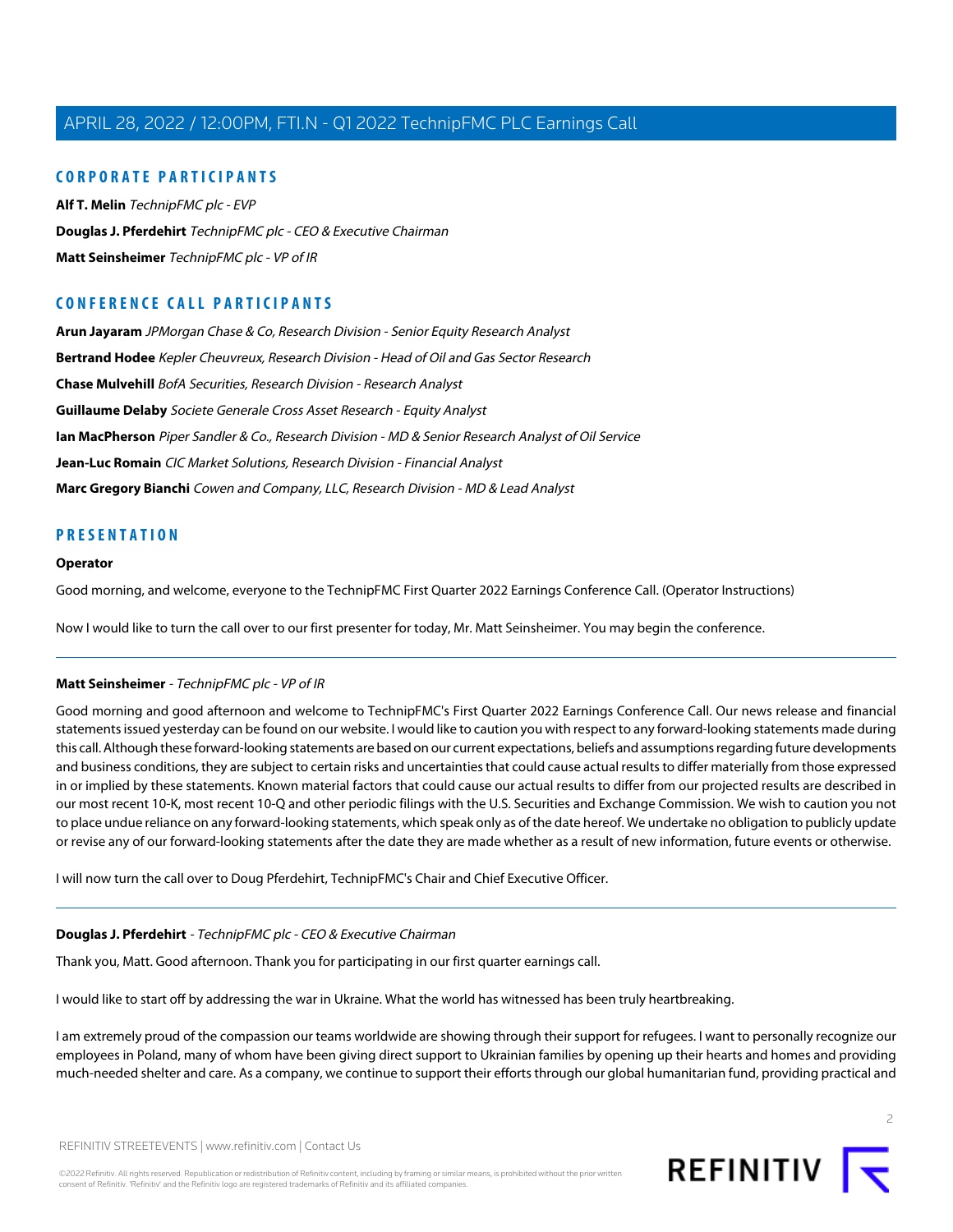financial health where it is needed most. The invasion has prompted energy security to become a global priority. We remain committed to helping our clients address the essential needs for hydrocarbons today to ensure the continuity of affordable energy prices while also playing an essential role in the longer-term energy transition.

Now turning to the quarterly results. Total company revenue in the period was \$1.6 billion. Total company adjusted EBITDA for the quarter was \$154 million, with an adjusted EBITDA margin of 9.9%. Total company inbound orders in the quarter were \$2.2 billion, driving sequential growth in backlog to \$8.9 billion. Surface Technologies inbound orders were \$291 million, with a book-to-bill above 1, driven by strength in the U.S. market. North American sales and profitability grew sequentially, driven by increased drilling and completion activity and an improved pricing environment. Outside of North America, we are investing in new manufacturing capacity to support the strong Middle East outlook. As previously highlighted, we are transitioning to a new facility in Saudi Arabia, which was expected to be a headwind to our financial results in the period. The qualification of the facility is extensive, and the process has taken us more time than previously anticipated. We are now undergoing final production testing and expect final certification of the facility by the end of the second quarter, at which time we anticipate an acceleration of orders in country.

We remain confident in meeting our full year expectations, as we have secured plans to accelerate recognition of these orders. Alf will cover the near-term financial impacts during his prepared remarks.

Our results in the period also reflected our ability to effectively navigate the ongoing challenges facing the global supply chain. Inflationary pricing and logistical bottlenecks have resulted from a number of factors: the energy transition, the global pandemic and the Russian invasion of Ukraine have all played a role, disrupting access to key commodities and supply routes at a time when the global economy has quickly transitioned from a period of contraction to one of accelerating growth.

While we are not immune to all of the market dislocations, we have taken many strategic actions over the last several years that have mitigated the near-term effects. We are utilizing lessons learned from previous growth cycles to drive simplification, standardization and industrialization throughout the organization. We have increased supplier diversification to reduce dependencies on sole-source supply while adding supply chain capacity to ensure proper balance with internal manufacturing capacity. And we are developing stronger relationships with our supply chain. Much like the alliance partnerships and frame agreements we have developed over the years with our customers, we are working more closely with our supply chain partners to better integrate them into our planning processes. Strengthening these long-standing relationships will keep us well positioned in times of market volatility.

Our Subsea 2.0 product platform is our most prominent example of industrialization, allowing for the successful implementation of a configure-to-order or CTO model. CTO has enabled us to create a value stream that delivers a more competitive offering to the market when compared to an equivalent engineered-to-order product, resulting in a 25% reduction in cost and a 50% reduction in product delivery time, savings that are both real and sustainable. And we have paved the way for other products to adopt a similar operating model, enabling an enterprise-wide approach. This resulted in three CTO principles that serve as the fundamental basis of how we operate in this environment. First, we are eliminating design engineering. Second, we have redefined our sourcing strategy by utilizing preapproved suppliers and standard configurations. And third, we are transforming manufacturing flow by leveraging configurable assemblies.

With CTO, the greater predictability of product manufacturing and high volumes of pre-engineered components has allowed us to completely redefine the supply chain, removing significant inventory from our balance sheet and cutting up to eight months of lead time. Ultimately, our success is determined by our execution, our client relationships and our contractual arrangements. Project execution remains a core competency and oftentimes a point of competitive differentiation, but it is also dependent upon the partnerships we establish with both our customers and our suppliers. We are seeing strong support from our customers to ensure we can address their needs both today and throughout this evolving period of increased activity, an example of which is a new framework agreement with TotalEnergies that will utilize Subsea 2.0 to address their future technology needs. And we are seeing improvements in contractual arrangements that more appropriately balance the terms and conditions needed to support this growth, be it through more favorable payment terms or supplier investment and risk-sharing.

In Subsea, we had a very strong start to the year with inbound orders of \$1.9 billion and a book-to-bill of 1.5. This included two announced awards in the period: Petrobras' Buzios 6 greenfield development and Wintershall's Maria revitalization iEPCI project. This is our first iEPCI with Wintershall DEA, an award built on our ability to leverage our iFEED model. Through early engagement, we optimized the field layout to maximize the benefits

©2022 Refinitiv. All rights reserved. Republication or redistribution of Refinitiv content, including by framing or similar means, is prohibited without the prior written consent of Refinitiv. 'Refinitiv' and the Refinitiv logo are registered trademarks of Refinitiv and its affiliated companies.

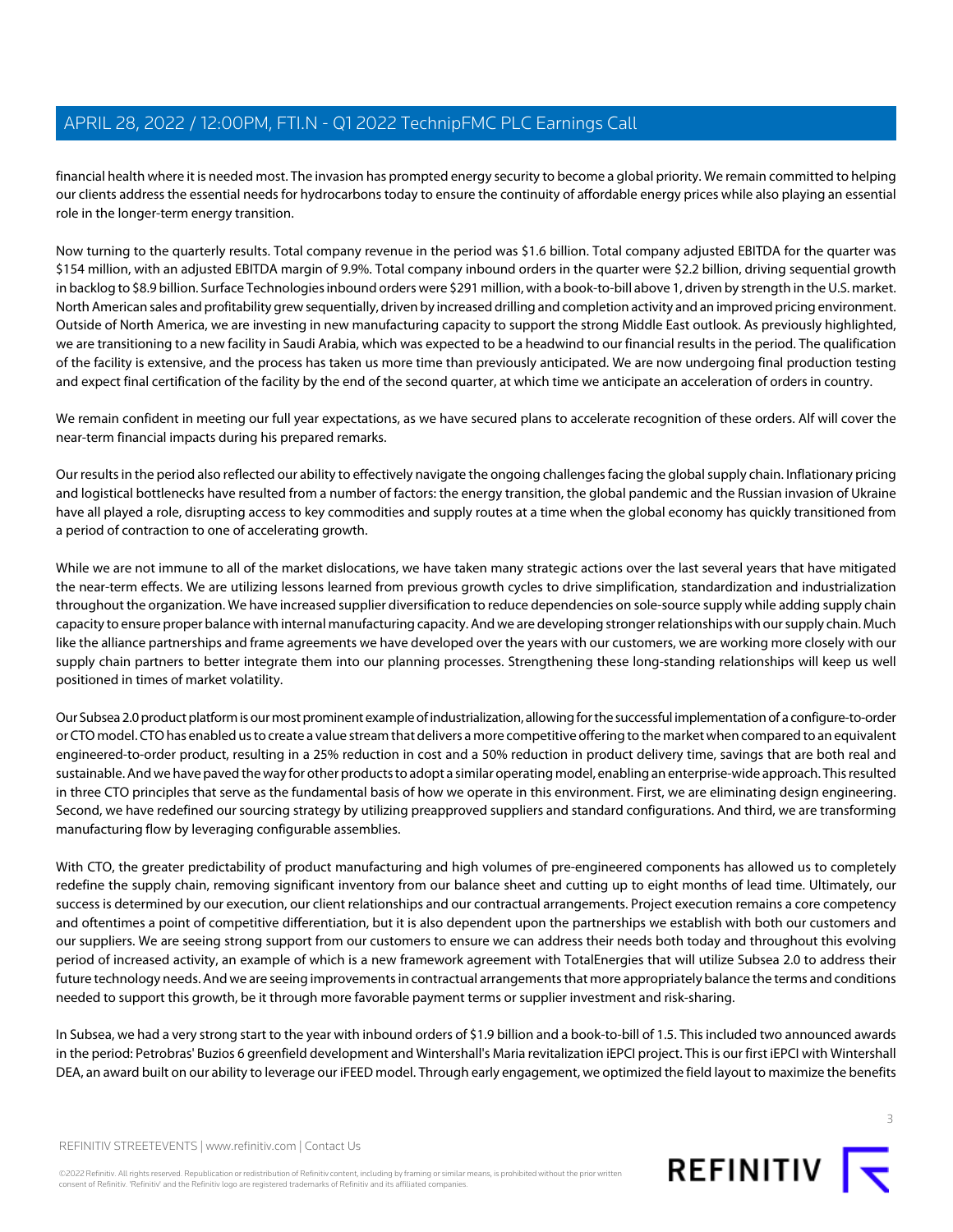of integrated project execution. Our involvement helped reduce the project's carbon footprint by modifying existing infrastructure, eliminating the need for an additional 4,000 meters of pipe. What stands out most in the quarter is the breadth of the inbound, nearly 40% of which came from smaller unannounced project awards, much of which was direct awarded to our company. This is a very diverse source of inbound. These smaller awards in the quarter included projects for more than 30 operators, sourced from all major basins across the globe.

Beyond project activity, Subsea services remained resilient in the quarter despite the impact of weather-related seasonality. Activity trends remained favorable and consistent with our view that Subsea services revenue will grow to approximately \$1.2 billion this year.

With energy security now a clear global priority, both operators and suppliers are working more collaboratively in the current environment. Our conversations with clients today are focused on balancing the need for new and different sources of supply with the challenges of more scarce resources, be it commodity inputs, skilled labor, supply chain logistics or physical capacity requirements. This increased and constructive dialogue supports our view that we are in the midst of a multiyear up-cycle for oil and gas.

Our Subsea opportunity list continues to highlight a very robust market outlook, representing an opportunity set of larger projects that totals more than \$20 billion for the industry, led by Brazil, Guyana and West Africa. Looking ahead, we expect increased activity in other regions of the world in order to meet the growing global demand for feed gas used in LNG facilities, the majority of which is supplied by subsea wells. We expect these volumes to be supplied by increased activity in major basins from Africa to Asia Pacific. We have a strong track record with large gas developments and are well positioned as an agnostic provider of integrated subsea projects. The expanding LNG market gives us an even greater confidence in the intermediate-term outlook.

We continue to anticipate Subsea inbound order growth of up to 30% in 2022, with iEPCI direct awards and Subsea services together approaching 75% of our inbound orders.

<span id="page-3-0"></span>I will now turn the call over to Alf to discuss our financial results.

# **Alf T. Melin** - TechnipFMC plc - EVP

Thank you, Doug.

Total company inbound orders were \$2.2 billion in the quarter, driven by strong Subsea inbound of \$1.9 billion. Total company backlog grew sequentially to \$8.9 billion at the end of the period.

Revenue in the quarter was \$1.6 billion. Adjusted EBITDA was \$154 million, which included a foreign exchange gain of \$28 million.

First quarter reported loss from continuing operations was \$0.09 per diluted share, which included after-tax charges and credits that netted to an expense of \$29 million or \$0.06 per share. These charges included the following: expenses totaling \$1 million related to impairment, restructuring and other charges; and a loss of \$29 million on our equity ownership in Technip Energies. When excluding the impact of charges and credits, our adjusted loss from continuing operations was \$0.03 per share. The adjusted loss also included the foreign exchange gains.

Turning to segment results. In Subsea, revenue was \$1.3 billion, up 4% from the fourth quarter. Adjusted EBITDA was \$129 million, with an adjusted EBITDA margin of 10%, in line with the fourth quarter. Revenue increased sequentially primarily due to higher project activity in Australia, North America and Asia, partially offset by reduced activity in Africa. Subsea services revenue was largely unchanged from the fourth quarter due to the seasonal impact of weather in both periods. The increase in adjusted EBITDA was broadly in line with the sequential increase in revenue.

In Surface Technologies, revenue was \$267 million, down 7% from the fourth quarter. Revenue decreased sequentially primarily due to lower international activity resulting from our transition to the new manufacturing facility in Saudi Arabia. The decline in segment revenue was partially offset by growth in North America, which benefited from the continued increase in drilling and completion activity. Adjusted EBITDA was \$22 million, a 24% decrease sequentially. Results were negatively impacted by lower international revenue and the impacts of the manufacturing transition, partially offset by higher activity and an improving pricing environment in North America. Adjusted EBITDA margin was 8.2%.

©2022 Refinitiv. All rights reserved. Republication or redistribution of Refinitiv content, including by framing or similar means, is prohibited without the prior written consent of Refinitiv. 'Refinitiv' and the Refinitiv logo are registered trademarks of Refinitiv and its affiliated companies.



 $\Delta$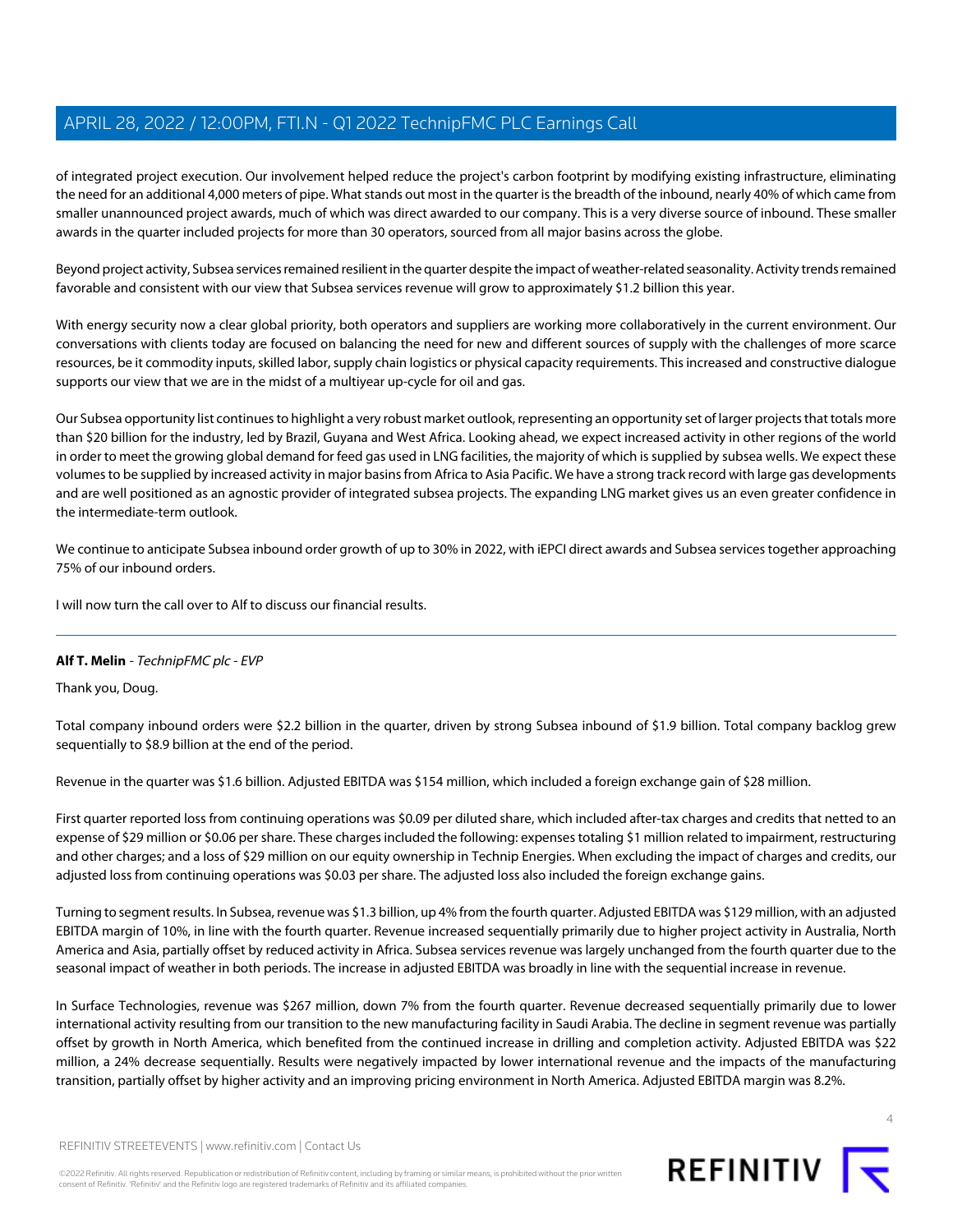Turning to corporate and other items in the period. Corporate expense was \$30 million, which included \$3 million of restructuring and other charges. Net interest expense was \$34 million and is expected to decline during the year as we achieve our stated objective to reduce gross debt. And tax expense was \$26 million.

Cash required by activities from continuing operations was \$329 million. Capital expenditures were \$27 million. This resulted in free cash flow consumption of \$357 million in the first quarter. The outflow, which we expected and highlighted in February, was largely due to a working capital consumption related to the timing of project milestones and the payment of annual incentives. As discussed when we provided full year guidance, we expect free cash flow to be weighted to the second half of the year, similar to 2021.

Our Subsea operations have seasonally higher activity levels in Q2 and Q3, which drives major milestone collections throughout the second half of the year, with Q4 being our strongest period of cash generation.

We ended the quarter with cash and cash equivalents of \$1.2 billion and net debt of \$802 million.

During the first quarter, we sold 17.8 million Technip Energies shares, for total proceeds of \$239 million. In April, we sold our remaining 4 million shares. Following the partial spinoff in February of last year, we retained ownership of 49.9% of Technip Energies' outstanding shares. We have now fully exited our position, for total proceeds of \$1.2 billion.

Continuing with our focus on debt reduction, last week, we commenced a tender offer for \$320 million of our outstanding 6.5% senior notes due in February 2026. When combined with the retirement of additional debt maturing in June, we expect to reduce gross debt by up to \$400 million in the second quarter. This would imply gross debt of approximately \$1.6 billion at the end of the second quarter and would represent nearly a \$1 billion reduction in gross debt since the spin-off in the first quarter of 2021.

Lastly, let me provide some thoughts on the second quarter. For Subsea, we expect the second quarter to benefit from the typical seasonal uplift, with sequential revenue growth of approximately 10% driving margin expansion of up to 200 basis points. For Surface Technologies, we expect revenue growth in the high single digits, with incremental EBITDA margins of up to 30%. I would also note that our second quarter results continue to be negatively impacted by the transition to our new Saudi facility.

I will now turn the call back over to Doug for his closing remarks.

# **Douglas J. Pferdehirt** - TechnipFMC plc - CEO & Executive Chairman

Thank you, Alf.

Before moving to Q&A, I would like to reiterate a few key points. First, we are in the midst of a multiyear up cycle for oil and gas investment. In Subsea, we are experiencing improvements in pricing and contractual arrangements that more appropriately balance the terms and conditions needed to support this growth. In Surface Technologies, we will continue to prioritize technology, integration and cash generation over growth due to the structural changes in this evolving market. And we are confident in a recovery in surface international orders in the back half of the year. Second, the separation of Technip Energies is now fully complete, with the final sale of our remaining ownership stake just 14 months from the date of the partial spin. And lastly, our \$1.2 billion cash position and our confidence in generating strong free cash flow in the second half of the year are allowing us to take aggressive steps to further reduce our gross debt, another important milestone on our path to shareholder distributions.

Operator, you may now open the line for questions.



REFINITIV STREETEVENTS | [www.refinitiv.com](https://www.refinitiv.com/) | [Contact Us](https://www.refinitiv.com/en/contact-us)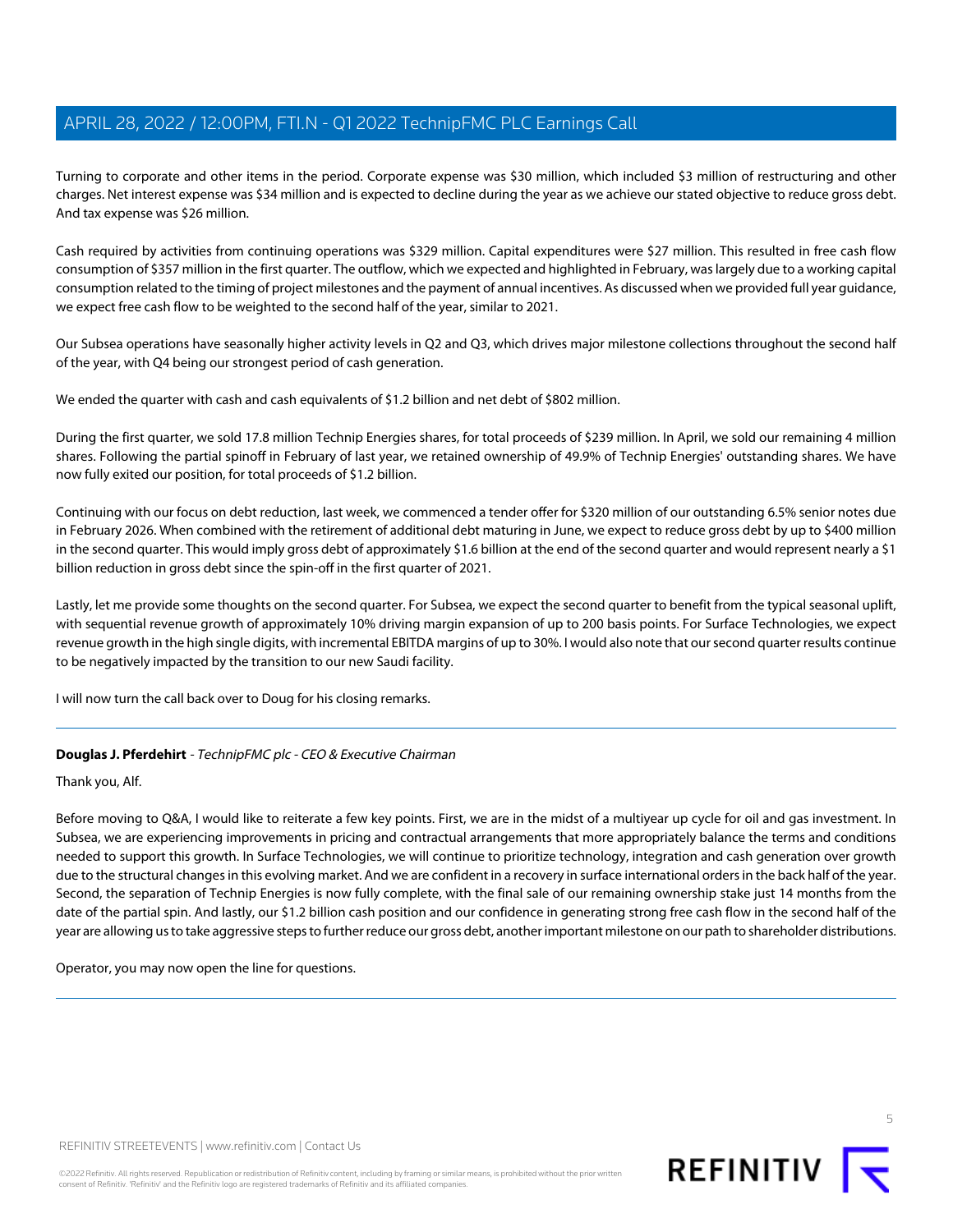# **QUESTIONS AND ANSWERS**

## **Operator**

(Operator Instructions) Your first question comes from Ian MacPherson of Piper Sandler.

#### <span id="page-5-0"></span>**Ian MacPherson** - Piper Sandler & Co., Research Division - MD & Senior Research Analyst of Oil Service

Doug, you mentioned 40% or so of your \$1.9 billion Subsea inbound coming from your smaller direct awards from 30 or so operators. That just seems certainly unprecedented in recent memory. Is that bucket of orders more reflective of the recent improvement in pricing that you're describing than, say, the larger orders are? Or is your language around price improvement more representative of the entire pipeline of new orders?

# **Douglas J. Pferdehirt** - TechnipFMC plc - CEO & Executive Chairman

Thanks, Ian. Interesting question. Let me start by agreeing with you that the breadth of clients, both geographically and just the sheer number, was a very strong indication of the offshore outlook going forward. And we still had contributions from all the big IOCs and from the NOCs, but what we saw was just an ever-expanding group of smaller -- or independent operators. And they're attracted -- they're attracted to the iEPCI model because it allows them to move projects forward in a very short order, improving the overall project economics significantly, with a company that has a proven track record in delivering these iEPCI projects that we pioneered back in 2017. So in that response, you could gather that there's a real value recognition by those clients in that -- in the offering and the uniqueness of our position within the marketplace. That being said, the pricing is not solely dependent on any one of those groups. It is more general across the board, but we are really, really excited about this ever-emerging client base offshore. And our ability to capture that is actually quite remarkable.

# **Ian MacPherson** - Piper Sandler & Co., Research Division - MD & Senior Research Analyst of Oil Service

Yes indeed. And so with the improved conditions with pricing in your Subsea business, does that impact your view on the 15% Subsea margins, mid-cycle margins, that you described at the Capital Markets Day in November? Does that look like it could materialize sooner than you thought 4 or 5 months ago because of the increased volume coming into the market now?

# **Douglas J. Pferdehirt** - TechnipFMC plc - CEO & Executive Chairman

Yes.

# **Ian MacPherson** - Piper Sandler & Co., Research Division - MD & Senior Research Analyst of Oil Service

Okay, all right, good. If I can ask one more. Alf, you mentioned that with surface 30% incremental margins in Q2 but still with some headwinds from the new facility ramp. Would you care to quantify what that impact is so we can roll forward our thoughts on second half Surface margins?

# **Alf T. Melin** - TechnipFMC plc - EVP

Sure. I'll give you some color to that. So we clearly signaled in the fourth quarter call that we expected an impact from this facility transition. I would say that we signaled at the time that it would be up 200 basis points, I believe. It's in that range, the impact that we're seeing in the quarter. And if you're kind of dialing ahead, you think about Q2 performance, I think you need to look at it at the surface segment as a function of North American progress, where we are seeing the activity continuing to ramp up and continuing to be favorable; as well as we mentioned also that we do see pricing. And pricing is a focus, definite focus, for us in the North American market as well, but admittedly, the Q2 will continue to be soft on the international side. And the Saudi facility will still impact the second quarter, so really you will not see the major margin ramp-up in Surface until the second half of 2022. And again based on those dynamics of North America market continuing to do well -- and we expect to fully -- we are

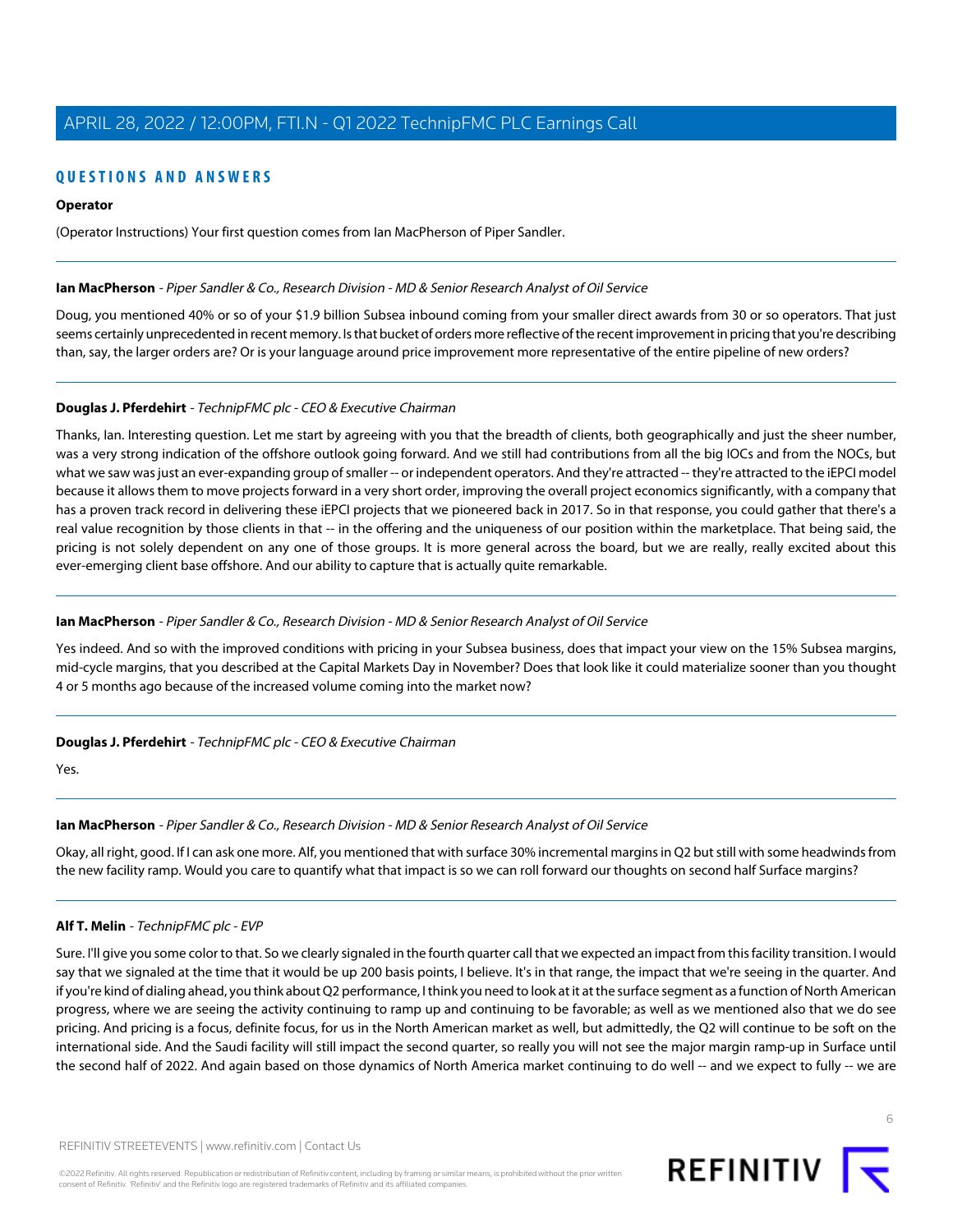taking actions today to be ready to handle all the Middle East orders that we are expecting that will come our way here and towards -- during second quarter and onwards. And we are ready for that, and we're going to be seeing significantly improving revenue and EBITDA performance in the second half of 2022.

## **Operator**

<span id="page-6-0"></span>Your next question comes from Arun Jayaram of JPMorgan Chase.

#### **Arun Jayaram** - JPMorgan Chase & Co, Research Division - Senior Equity Research Analyst

Yes. I wanted to -- Doug, to zero in on some of your comments around pricing improvement and improving terms and contracts. You booked \$1.9 billion of inbound awards in Subsea. I was wondering if that commentary was reflective of the order -- of your 1Q order book. Or is this more on the (inaudible) and just thoughts on what the margin profile could look like relative to the 11% to 12% guide you have for this year. Would you expect the newer orders to be kind of accretive to that outlook as you work on the path towards 15% margins, as Ian mentioned, in that 2025 time frame?

# **Douglas J. Pferdehirt** - TechnipFMC plc - CEO & Executive Chairman

Okay, thank you, Arun. Let me take this opportunity to kind of break down the pricing environment for us between our businesses and globally, if you don't mind. In doing so, I'll be able to answer your question. So let's start: 2 businesses, Surface and Subsea. So let's start with Surface; 2 very different markets that we serve, the North America market and the international market. In the North American market, it's almost like a tennis match at this point. It's a constant volley. Pricing goes up. Inflation goes up. Pricing must go up again to maintain that pricing, it's that active. When you go into the international market, there tends to be longer-term contracts, frame agreements. And in this scenario, we are actively looking - those contracts have pricing mechanism in them, but we are also looking to supplement that with incremental pricing given the current market conditions. Those are ongoing, and we would expect to see the impact of those more in the second half of the year.

Moving to Subsea. There's really 2 different approaches that are unique to our company, and let me explain those as the 75 and the 25. So the 75 is the percentage of our market that is direct awarded. This is through our unique iEPCI offering, our alliance partners and our services. Here our clients are truly looking for value creation and are very comfortable and acknowledge the value that we contribute. And they want to make sure that we are economically rewarded. So it is an ongoing discussion and a very comfortable and collaborative environment in which for us to continue to ensure that we are capturing an economic value that is appropriate in what we create as well as in the environment in which we exist. The 25% is the open competitive market, 3 bids and a buy, if you will. I hear the returns are improving but still not adequate. We are addressing this with, I would say, an aggressive pricing position as well as the terms and conditions that I've alluded to throughout my prepared remarks. So when we think about how -- what does that mean for us, knowing that we have the 75% allows us to be very selective in the 25% and allows us to help industry in general but certainly ourselves by driving the appropriate terms and conditions given the current market environment. And that can be an enhancement of the traditional indexes that are -- that exist in the contracts today, but it also has to now be able to address supply scarcity. In some cases, there's supply rationing going on. We need to make sure that we're protected by that in our contracts. Or what I would call extraordinary inflation when you have disruptions of the supply chain, like for instance what happened to nickel in this last quarter. So we're enhancing those features within the terms and conditions of our contracts, but it also allows us to simply no bid contracts. So we have been no bidding billions of dollars of contracts, and still recording a \$1.9 billion inbound of high-quality inbound. And just one last comment on the \$1.9 billion of high-quality inbound: That is absolutely accretive to the margins backlog, but it isn't just the beginning. We started -- and the inflection actually occurred 4 quarters ago. And I called that at the time, that our margin in backlogs had inflected, and they did inflect over the past year. What we saw this quarter was a greater amplitude of that inflection in a positive direction.

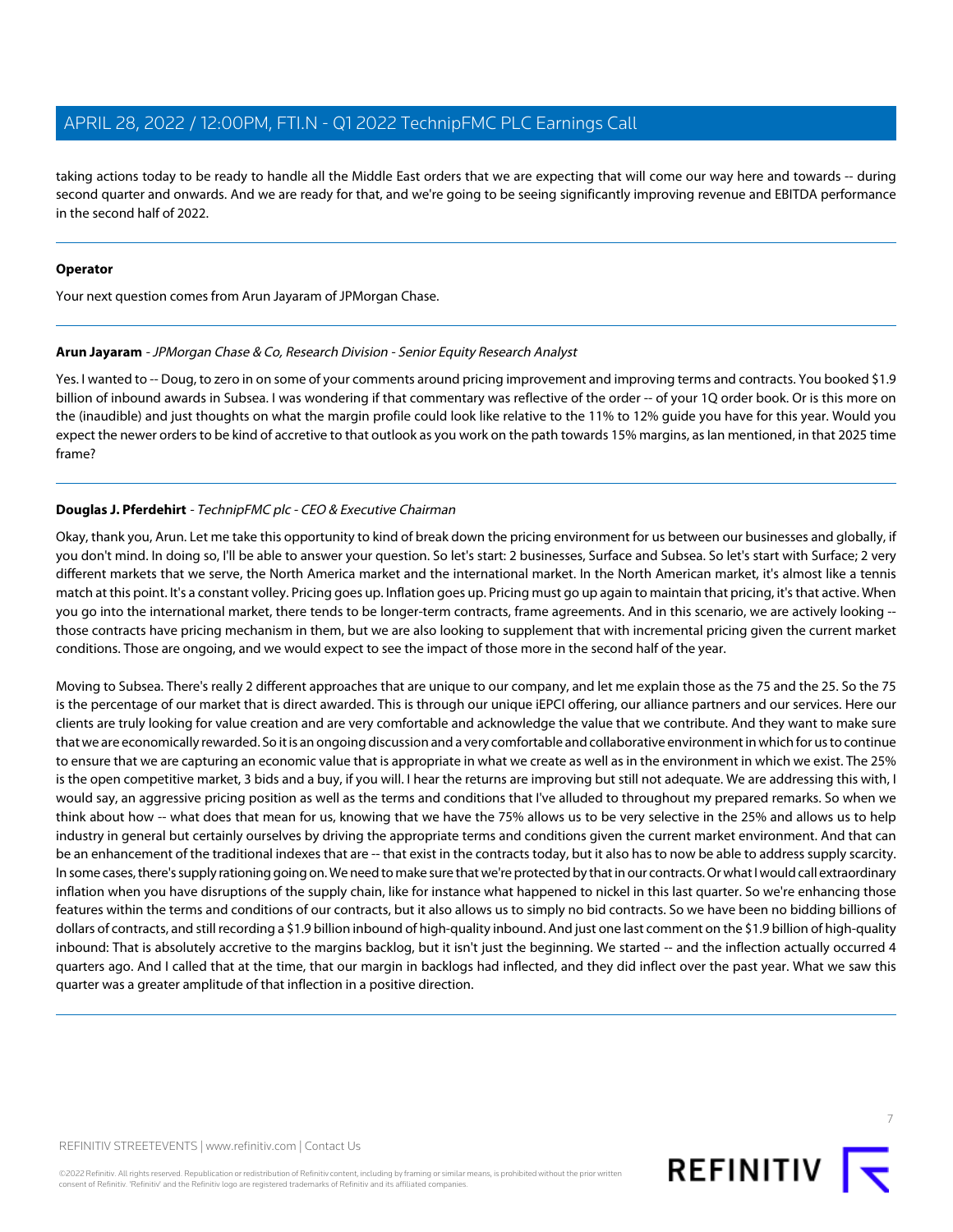## **Arun Jayaram** - JPMorgan Chase & Co, Research Division - Senior Equity Research Analyst

Great. My follow-up is I wanted to explore a bit more in detail this path to shareholder distributions. Your net debt is at just over \$800 million. You plan to pay down about \$400 million of gross debt in 2Q, but I was wondering if you could frame how long the path would get. Maybe if you give us some sense of minimum cash requirements to run the business and perhaps the timing, and how you think about distributing excess free cash flow to shareholders.

# **Alf T. Melin** - TechnipFMC plc - EVP

Absolutely. So first, let me kind of reiterate where we -- what we said at our Analyst Day. So we clearly said that we are committed to shareholder distributions. We said at the time that we are looking for a timing of the second half of 2023, but we said it was dependent upon reaching a certain target capital structure. That target capital structure consists of gross debt of \$1.3 billion and cash of \$800 million. So in that statement, kind of we think at this moment in time we need about \$800 million to run the business. Now longer term, we can get into whether we can optimize that number further, but at this moment in time, that's the target capital structure. So again that's the \$0.5 billion of net debt being described here. And if you look further out into this year, obviously we are -- we had a fairly weak free cash flow generation this quarter, but we remain confident in our full year guidance. And that implies that we're going to generate more than \$500 million of free cash flow over the remainder of the year. And when you take all that, including considering the debt reduction, we're going to get fairly close to reaching that target capital structure by the end of the year. Now the exact timing for whether we can accelerate any shareholder distribution from that point on, I'm not going to comment on specific timing now, but clearly we are pleased with the progress that we have made with the debt reductions that were needed to get there; and the one -- the plans we have right now with the debt tender we just launched here last week, going after \$400 million reduction, as you said, for this quarter. So we think the path to get towards a target capital structure is to be -- try to be there by year-end is kind of where we're targeting.

#### **Operator**

<span id="page-7-0"></span>Your next question comes from Guillaume Delaby of Societe Generale.

# **Guillaume Delaby** - Societe Generale Cross Asset Research - Equity Analyst

Yes. 2 questions/clarification, if I may. First, Doug, regarding your comments regarding the breadth of client behavior, could you maybe give a few color regarding IOCs? Have you experienced, have you seen over the last few weeks/few months a change of behavior from IOCs? And then another question will be for Alf, maybe after that.

# **Douglas J. Pferdehirt** - TechnipFMC plc - CEO & Executive Chairman

Sure, Guillaume. Indeed, it is good afternoon, sitting here in our manufacturing where we make umbilicals, and that is actually a quite beautiful day here in Newcastle. In terms of the IOCs' behavior, I don't really want to comment on their behavior, other than to say we've seen -- we have maintained activity both in terms of front-end studies, both in terms of ongoing projects, both in terms of looking at greenfield opportunities and brownfield, tiebacks to their existing infrastructure, most of which is producing below-nameplate capacity. And therefore, can be -- the economics are very attractive to be able to do tie-ins and tiebacks. And they're very excited about our all-electric offering and the attributes that it brings and our iEPCI offering because of the ability to be able to deliver 9 to 12 months prior -- or earlier than you would if you split the packages and approached it in a more traditional or more conventional business contract. So it -- not necessarily a reaction over the last couple of weeks, just an ongoing very constructive dialogue and very attractive outlook with our IOC clients who we cherish very much.

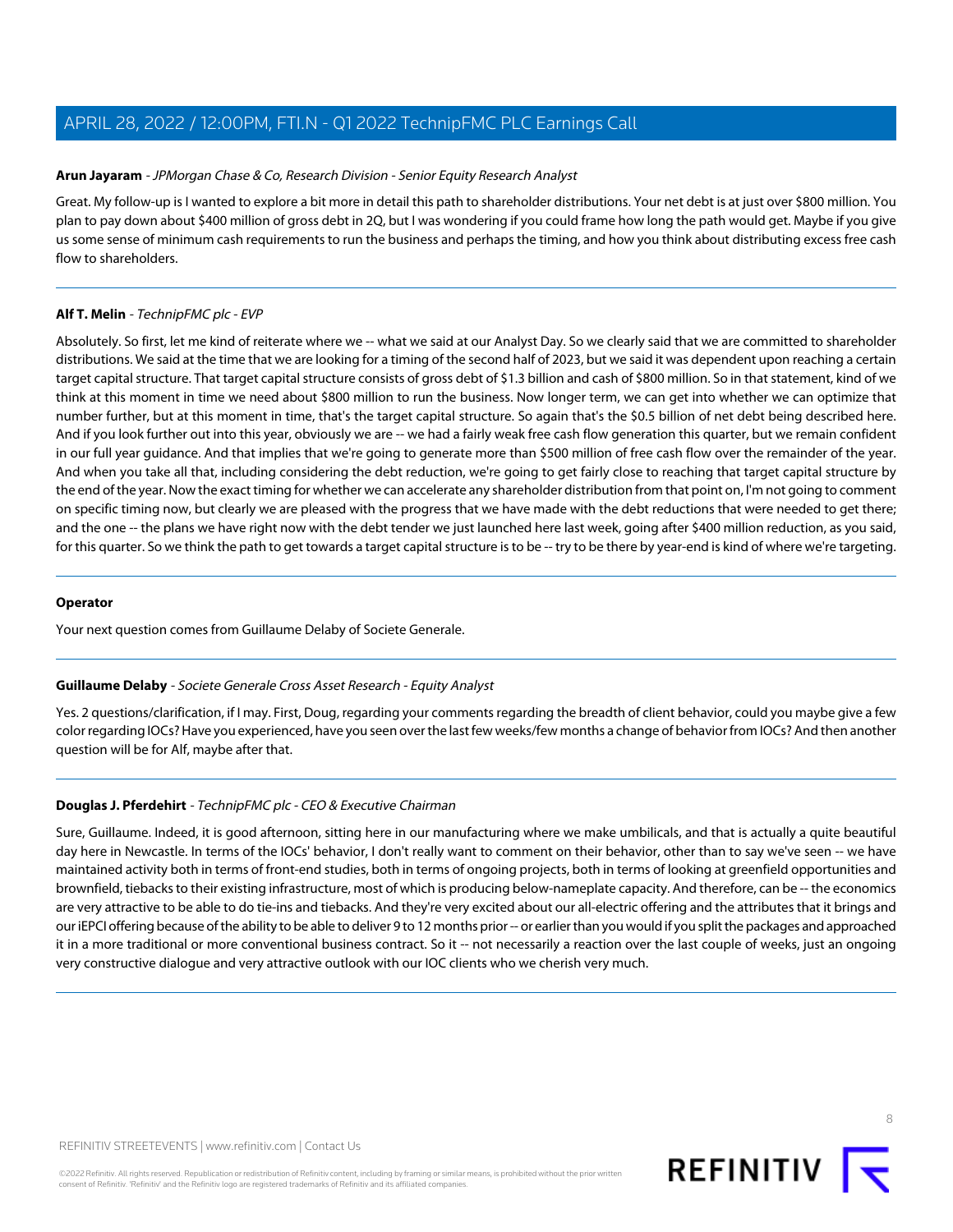#### **Guillaume Delaby** - Societe Generale Cross Asset Research - Equity Analyst

So my second question is for Alf. I would like to try to reconcile, and sorry about that, the timing in terms of cash flow between Q2, where you want to reduce gross debt by \$400 million; and H2, where do -- you expect strong positive free cash flow. Given your comments regarding Subsea and to a lesser extent Surface Technologies in Q2, should we assume that in Q2 you might already generate some net free cash flow?

## **Alf T. Melin** - TechnipFMC plc - EVP

So thank you very much for the question. So maybe, first to start off with, we are sitting at this point in time with about \$1.2 billion of cash. So clearly some of the existing available cash will be the primary source for the debt reduction for the second quarter. In terms of free cash flow generation for this upcoming quarter versus the rest of the year, it's always -- even sitting here today, it's always a little bit unpredictable to say exactly how much we will get in the second quarter versus the rest of the year, but I would say that we're at least going to be neutral or trending towards neutral in the second quarter. But it remains, as I said in the prepared remarks, that the majority of the free cash flow generation is going to come in the second half of the year and, to be frank, mostly also in the fourth quarter. So overall, I mean, the main source is going to be our existing cash in terms of the debt reduction that we're doing.

#### **Guillaume Delaby** - Societe Generale Cross Asset Research - Equity Analyst

So Q2 is an inflection point. I'll turn it over.

## **Operator**

<span id="page-8-0"></span>(Operator Instructions) Your next question comes from Chase Mulvehill.

# **Chase Mulvehill** - BofA Securities, Research Division - Research Analyst

So I guess, first question, Doug, is when we think about inflation, we get a lot of questions from investors around your ability to kind of preserve margin in your current backlog just given raw material inflation. I mean it sounds like that you're trying to step up the terms and conditions on the projects that you're booking today, but maybe could you talk to your backlog, what kind of terms and conditions you have to be able to preserve margin? Because obviously inflation on the raw materials is increasing quite a bit.

# **Douglas J. Pferdehirt** - TechnipFMC plc - CEO & Executive Chairman

Sure, Chase. Good morning to you and welcome to the call, we are excited to have you on the call. Appreciate your interest and dialing in. In terms of the existing -- well, let me back up. What I was explaining to the response to the earlier question, which is -- given this new world order in terms of the supply chain and some of the very unique situations that have occurred of recent, what are some of the extraordinary actions that we're taking to ensure that those contracts sufficiently address those scenarios if they should reoccur? And that's what I was -- that's what my answer was focused on. In terms of the existing contracts, I just want to be very clear. We have had a very disciplined approach in our contractual arrangements, where we first and foremost, at the time that we actually inbound the order, we typically have 80 to 90-plus percent of the cost committed. So we have back-to-back with our suppliers to ensure that those costs are locked in, if you will. We also with our clients have escalation clauses typically tied to indices that protect us in terms of an inflationary environment. So those exist today. I think you can see in the performance that we've had over the last 2.5 years now -- which is hard to believe that the period that we've been through -- have been very resilient. And I think it has been widely accepted that our ability to be able to manage the inflationary environment has been, I think, I'm proud of the team, and I think actually quite remarkable. But let me talk about a couple of things that are unique to our company because what I've described there, I believe, would apply to the majority of the industry. Maybe why the last couple of years have worked out better for us is this path that we started on many years ago, which was to develop a product platform that would allow us to change and fundamentally change the way that we operate the company. And that's Subsea 2.0, which led to this configure-to-order operating model. Chase, in the past, every product was unique. Every project was

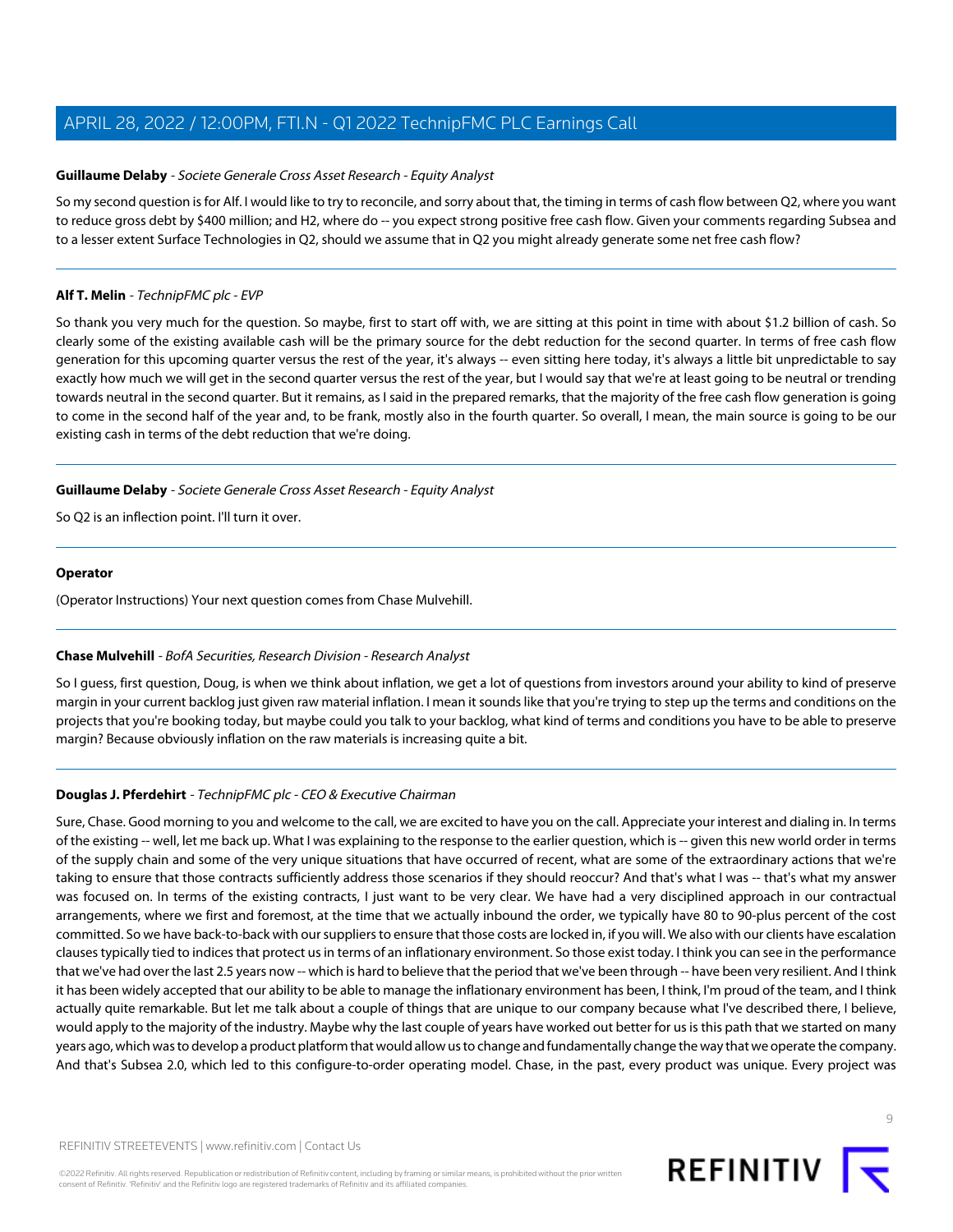bespoke. There was no consistency. And therefore, we were going out to the supply chain on each and every project and asking for something that was just a little bit different than the project before, so imagine the lack of ability -- or the strain that it put on the supply chain, let me put it that way. With this new Subsea 2.0 product platform and our configure-to-order model, we have a standard configurable design. We can take those configurable subcomponents and we can align with what we now call our CTO supply chain partners where they have volume assurance. And they can -- not only do they have the ability to be able to properly plan their business, but we then ask them to ensure that we have a consistency of supply. So if you will, they stock the raw material or those configurable subcomponents on consignment. And then we are able to draw from that as we bring in these iEPCI 2.0 awards. And that's something that is really unique to our company. It was, one, the technology development, but it was, two, you also have to have the volume and the scale. You can't do it if you don't have a significant market position, which we have secured, again, through the iEPCI, our alliance partners, which lead to these direct awards, give us this early view and early engagement and, like this quarter, allows us to book \$1.9 billion of inbound where we only had 2 announced awards.

And I just want to clarify. I want to make sure there's no lack of -- or that we clarify. The Yellowtail project in Guyana with ExxonMobil that we are very excited to have been awarded was not booked in Q1. It is in the final preparation for us to inbound. And that will -- we will be inbounding that imminently, most likely in these quarters, in Q2, not in Q1. So it kind of -- it all has to work together, Chase. I don't know how else to describe it, but it would be really, really difficult. And I think it is very, very difficult for others who haven't made this transformation, this internal transformation which then also applies to the supply chain.

#### **Chase Mulvehill** - BofA Securities, Research Division - Research Analyst

Okay, that's very helpful. The real quick follow-up is maybe for Alf. If we kind of -- obviously free cash flow was a big burn in the first quarter driven by a big build in working capital, but it's been a few years since I covered the stock. But I think historically what's happened is, when you've gotten large orders, you've gotten a lot of prepayments. Now I guess a lot of the orders were maybe smaller orders, as opposed to these large orders that you get historically in the past, so I guess maybe, when you talked about terms and conditions changing, is this better -- more prepayments on some of the smaller orders? Or what's changing on the prepayment side, if anything, as we go forward?

# **Alf T. Melin** - TechnipFMC plc - EVP

Yes. No, thanks for the question. So maybe, first, just clarify to be really sure when we go backwards in time that obviously there's a big difference between when we had Technip Energies as part of our business versus now. So the size of the advances and prepayments on an individual order basis is going to be smaller in general, but they are still a significant part of what we do. And it's correct that, when we target new awards, we are always targeting to have what we call a working capital neutral or better position throughout the life of the project. Now as you said, this is an area where it has been maybe going in the wrong direction for us during these tougher times. And certainly part of what Doug described as tightening up the commercial terms and conditions, looking at the payment structure of our contracts is certainly part of that. When you just then look at the advanced payments or prepayments, as you call them, themselves, I would kind of say they are not necessarily always awarded totally to coincide with the signing of the contract. So for some of them, that could be dependent on an early activity, some sort of early mobilization, early engineering, early procurement, so you may sometimes see a lag between when the awards are coming and when you actually see some of the impact to the working capital and to the advances. So hopefully, that helps you a little bit, but it's true that this is a focus for us. We look for prepayments and we look for them to be early in the contract but, again, dependent on some milestones.

#### **Chase Mulvehill** - BofA Securities, Research Division - Research Analyst

Okay, all right, makes sense. I'll turn it back over.

#### **Operator**

Your next question comes from Bertrand Hodee of Kepler Cheuvreux.

REFINITIV STREETEVENTS | [www.refinitiv.com](https://www.refinitiv.com/) | [Contact Us](https://www.refinitiv.com/en/contact-us)

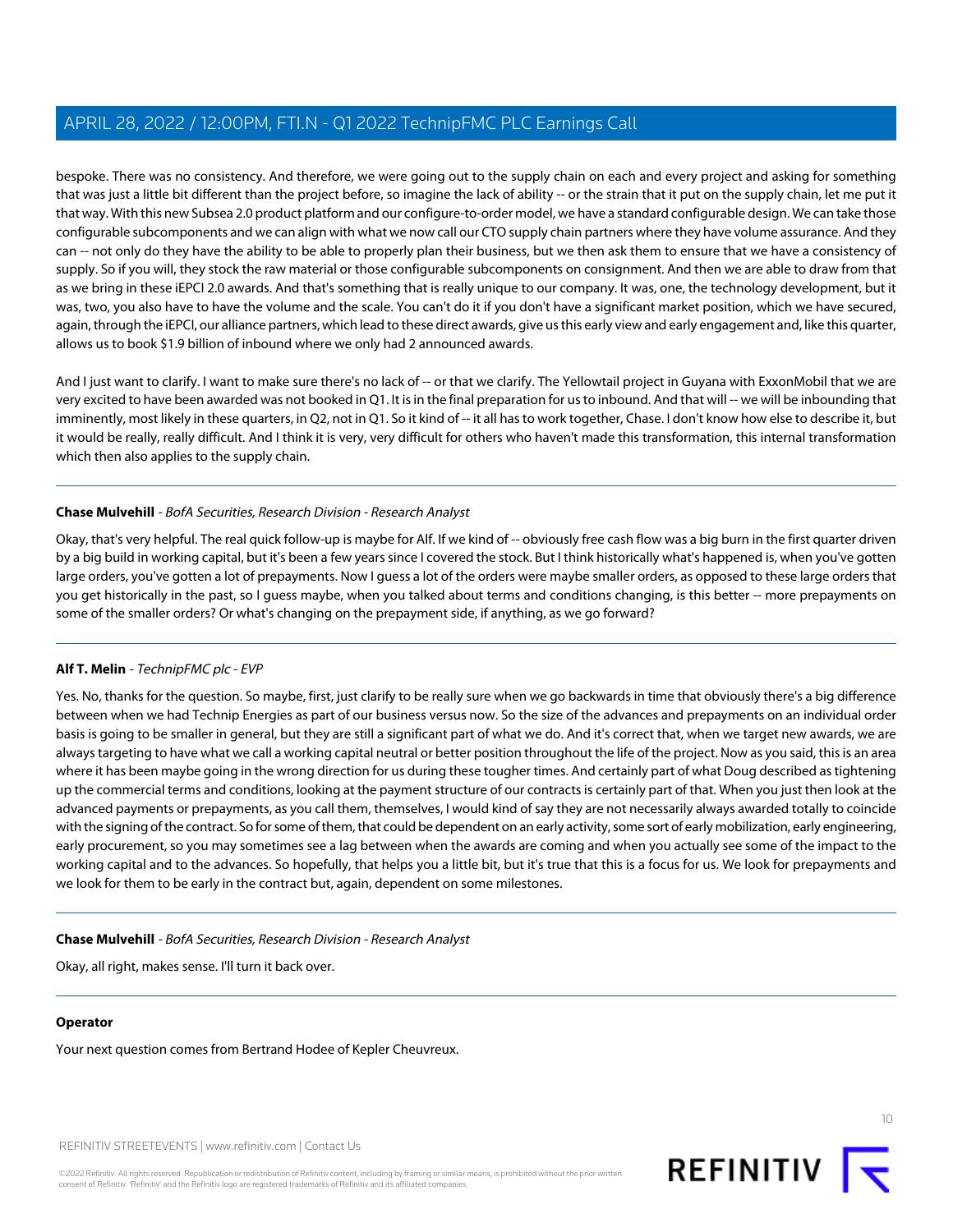# <span id="page-10-0"></span>**Bertrand Hodee** - Kepler Cheuvreux, Research Division - Head of Oil and Gas Sector Research

Yes. A question on the CTO model. You rightly explained at the Capital Market Day last year that volumes is critical to reach and deliver the full benefit of the CTO model. Given your outlook for Subsea order intake -- and when do you think you will be in a position to deliver the full benefits from the CTO model in the coming quarters? Or when do you think you will be able to really fully deliver the benefits?

# **Douglas J. Pferdehirt** - TechnipFMC plc - CEO & Executive Chairman

Thank you. A very intriguing question. So let me start by saying you have to go through the -- you have to develop the technology, go through the transformation to be able to have the ability to be able to realize the benefit. Then it really becomes a factor of 2 things. One is gross volume. And two is, let's call it, net volume or the volume associated with the most levered industrialized product platform that we have, which today is Subsea 2.0. And we started with trees and we moved to controls and we're moving to umbilicals. And so it will eventually grow across the whole platform. So it's an ever-evolving opportunity set for us. And I think that's important that -- we expect Subsea 2.0 to represent 50% of our inbound over the next couple of years, so that's important -- well, let me back up. Let's start with the gross inbound. So we've obviously seen the growth in the gross inbound since 2019. And we obviously delivered a strong inbound last year of \$5 billion. We indicated \$6.5 billion this year. We booked \$1.9 billion in the first quarter. We had a book-to-bill of 1.5, something we haven't experienced since Q1/Q2 of 2019, so the past 3 years. So the gross is stacking up very nicely. Then there's the net, where there's the portion of that, that really benefits mostly from the CTO model, so we're saying 50% of Subsea 2.0 over the next 2 years. Beyond that, we will continue to expand the Subsea 2.0 product platform across our entire product offering, so you'll continue to build upon that. And that is this never-ending drive towards industrialization, so we have a very specific focus on this in the company in everything that we do. And we're seeing some real benefits today, but we'll see a cumulative and compounding benefit as we continue to move forward.

# **Bertrand Hodee** - Kepler Cheuvreux, Research Division - Head of Oil and Gas Sector Research

Yes. And a follow-up question on the frame agreement with TotalEnergies. TotalEnergies, especially in Angola and Block 17, has many, many tie-back opportunities, but they are not yet convinced by the iEPCI. Or am I -- misunderstood? It's a frame agreement, Subsea 2.0, but they are not going yet through the iEPCI concept.

# **Douglas J. Pferdehirt** - TechnipFMC plc - CEO & Executive Chairman

I don't necessarily agree with you, but I don't think it's appropriate for me to comment. I think I'll leave that up to the customer and when we announce our awards.

# **Bertrand Hodee** - Kepler Cheuvreux, Research Division - Head of Oil and Gas Sector Research

Okay. I was just speculating. I have no view on Total's choice. I was just thinking that, because of this frame agreement, it was not an iEPCI approach, but I think you answered my question, telling me I was wrong.

# **Operator**

Your next question comes from Marc Bianchi of Cowen.

11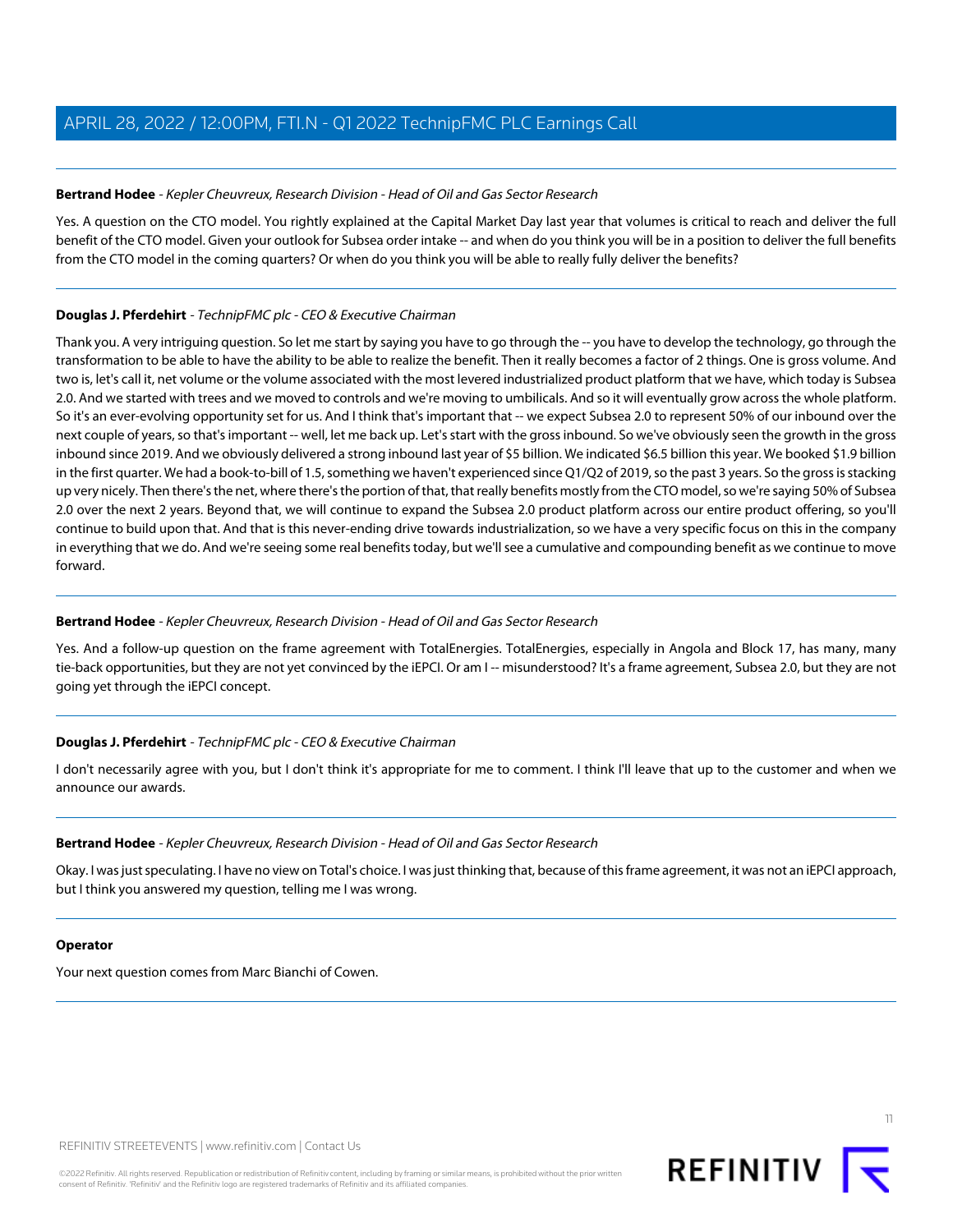# <span id="page-11-1"></span>**Marc Gregory Bianchi** - Cowen and Company, LLC, Research Division - MD & Lead Analyst

Just a quick clarification, first. And I think it's straightforward, but I just want to be sure. The guidance for the second quarter, the outlook for the second quarter was just at the segment level. And if there's any FX up or down in the second quarter, that wouldn't be reflected in the segment, so essentially the guidance you've provided excludes any changes in FX. Is that correct?

## **Alf T. Melin** - TechnipFMC plc - EVP

That is correct.

# **Marc Gregory Bianchi** - Cowen and Company, LLC, Research Division - MD & Lead Analyst

Okay. And then on orders. So 40% from the smaller customers. And then in the second quarter, you should get some benefit from a higher services inbound and recognition, potentially Yellowtail being recorded in that quarter. It would seem that there's a chance you're maybe flat sequentially on the order outlook or at least above what would be needed to kind of be on track for that 30%, so I'm wondering if that's the right way to think about it or if there were some other unusually positive benefits in the first quarter that would cause the second quarter to be dramatically lower.

# **Douglas J. Pferdehirt** - TechnipFMC plc - CEO & Executive Chairman

We -- at this point, from what we can -- our view of the second quarter will absolutely support a 30% improvement in our inbound orders. So again, Q1 clearly does, Q1 times 4. I'm not suggesting anything by saying that. I'm just saying it clearly supports that. We expect Q2 to be above a 1.0 book-to-bill again. And when we look at the second half, we look at the second half in total to be above a 1.0 book-to-bill, so we remain very confident in our inbound outlook.

# **Marc Gregory Bianchi** - Cowen and Company, LLC, Research Division - MD & Lead Analyst

Yes, super. I'll turn it back.

# <span id="page-11-0"></span>**Operator**

Your last question comes from Jean-Luc Romain of CIC Market Solutions.

# **Jean-Luc Romain** - CIC Market Solutions, Research Division - Financial Analyst

I was wondering. How much of your inbound in the first quarter comes from carbon capture project, if there is some? Or when do you expect your various collaborations, for instance, with Talos, to bring about contracts for you?

# **Douglas J. Pferdehirt** - TechnipFMC plc - CEO & Executive Chairman

Jean-Luc, thank you for the question. In the Q1 inbound, there was no carbon capture inbound recognized in that number that we provided. That was a pure Subsea number. The projects with Talos are advancing well. The opportunity set is actually expanding. And we are well into the FEED study on several projects. And the level of collaboration and market impact that our relationship with Talos is having -- we're just really, really glad to be partnered with Talos and are looking forward to announcing awards in the future.